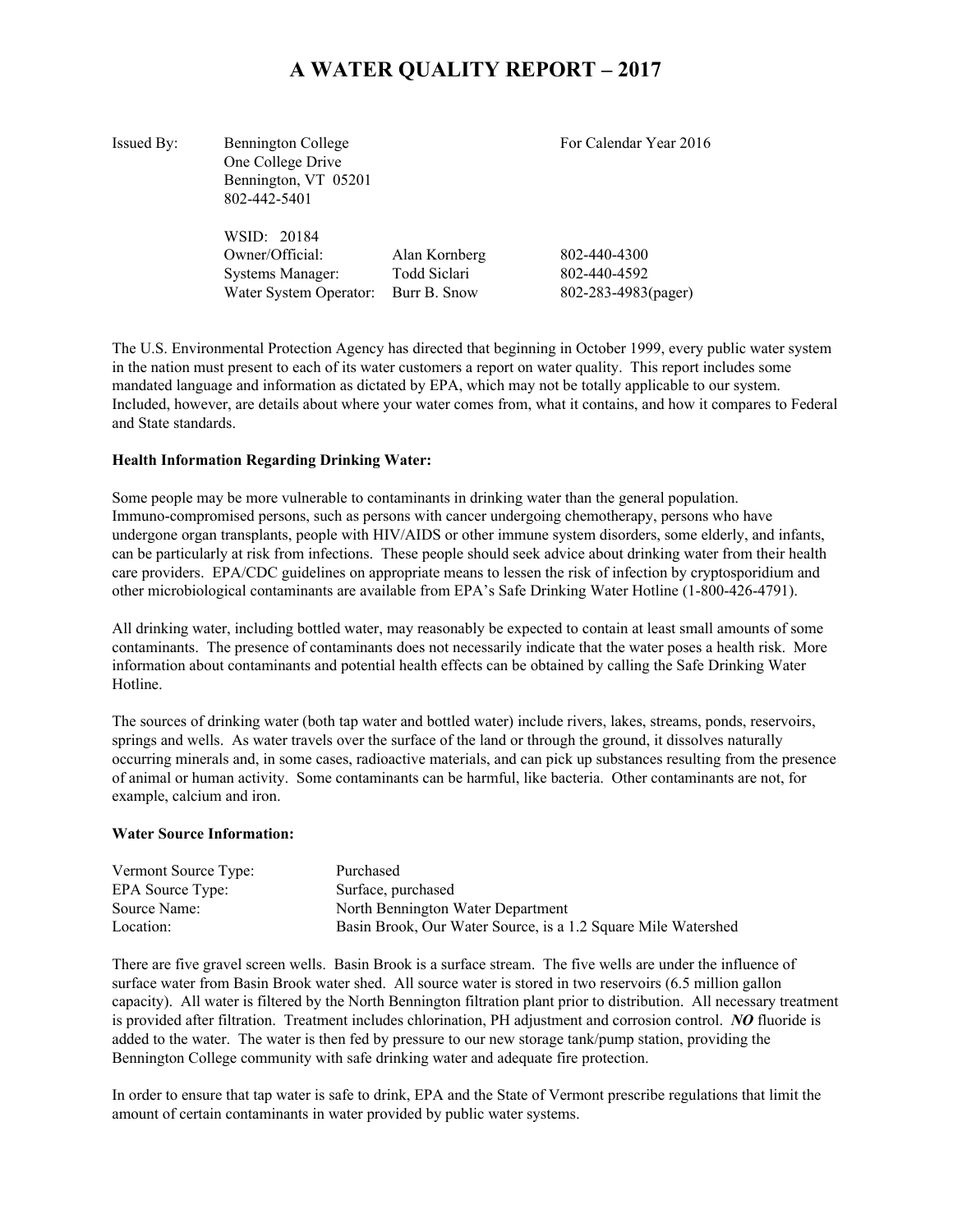## **Contaminants that may be present in source water before we treat it are:**

*Microbial contaminants,* such as viruses and bacteria, which may come from sewage treatment plants, septic systems, agricultural livestock, and wildlife.

*Inorganic contaminants*, such as salts and metals, which can be naturally-occurring or result from urban storm-water runoff, industrial or domestic wastewater discharges, oil and gas production, mining, or farming.

*Pesticides and herbicides,* which may come from a variety of sources, such as agriculture, urban storm-water runoff, and residential uses.

*Organic chemical contaminants,* including synthetic and volatile organic chemicals, which are by-products of industrial processes and petroleum production, and can also come from gas stations, urban storm-water runoff, septic systems, and careless disposal of household chemicals.

*Radioactive contaminants,* which can be naturally-occurring or be the result of oil and gas production and mining activities.

# The North Bennington Water Department has had a source protection plan in place since April 12, 1995, which *better describes potential sources of contamination, and measures taken to avoid contaminations.*

# **Water Quality Data Terms and abbreviations: The definitions below are provided to help you better understand the tables that follow.**

- o *Level 1 Assessment:* A level 1 Assessment is a study of the water system to identify potential problems and determine (if possible) why total coliform bacteria have been found in our water system.
- o *Level 2 Assessment:* A level 2 Assessment is a very detailed study of the water system to identify potential problems and determine (if possible) why an E. Coli MCL violation has occurred and/or why total coliform bacteria have been found in our water system on multiple occasions.
- o *Maximum Contamination Level Goal (MCLG):* This level of a contaminant in drinking water below which there is no known or expected risk to health. MCLGs allow for a margin of safety.
- o *Maximum Contamination Level (MCL):* The highest level of a contaminant that is allowed in drinking water. MCLs are set as close to the MCLGs as feasible using the best available treatment.
- o *Maximum Residual Disinfectant Level Goal (MRDLG):* The level of a drinking water disinfectant below which there is no known or expected risk to health. MRDLGs do not reflect the benefits of disinfectants in controlling microbial contaminants.
- o *Maximum Residual Disinfectat Level (MRDL):* The highest level of a disinfectant allowed in drinking water. Addition a disinfectant may help control microbial contaminants.
- o *Action Level:* The concentration of a contaminant, which, if exceeded, trippers treatment, or other requirements that a water system must follow.
- o *Treatment Technique (TT):* A required process intended to reduce to level of a contaminant in drinking water.
- $90<sup>th</sup>$  *Percentile:* When all test results are listed numerically from high to low, the top 9% are discounted. The next number (90<sup>th</sup> percentile) is used as the triggering number to determine if an MCL has been exceeded.
- o *Picocuries per liter (Pci/L):* a meausre of radioactivity in water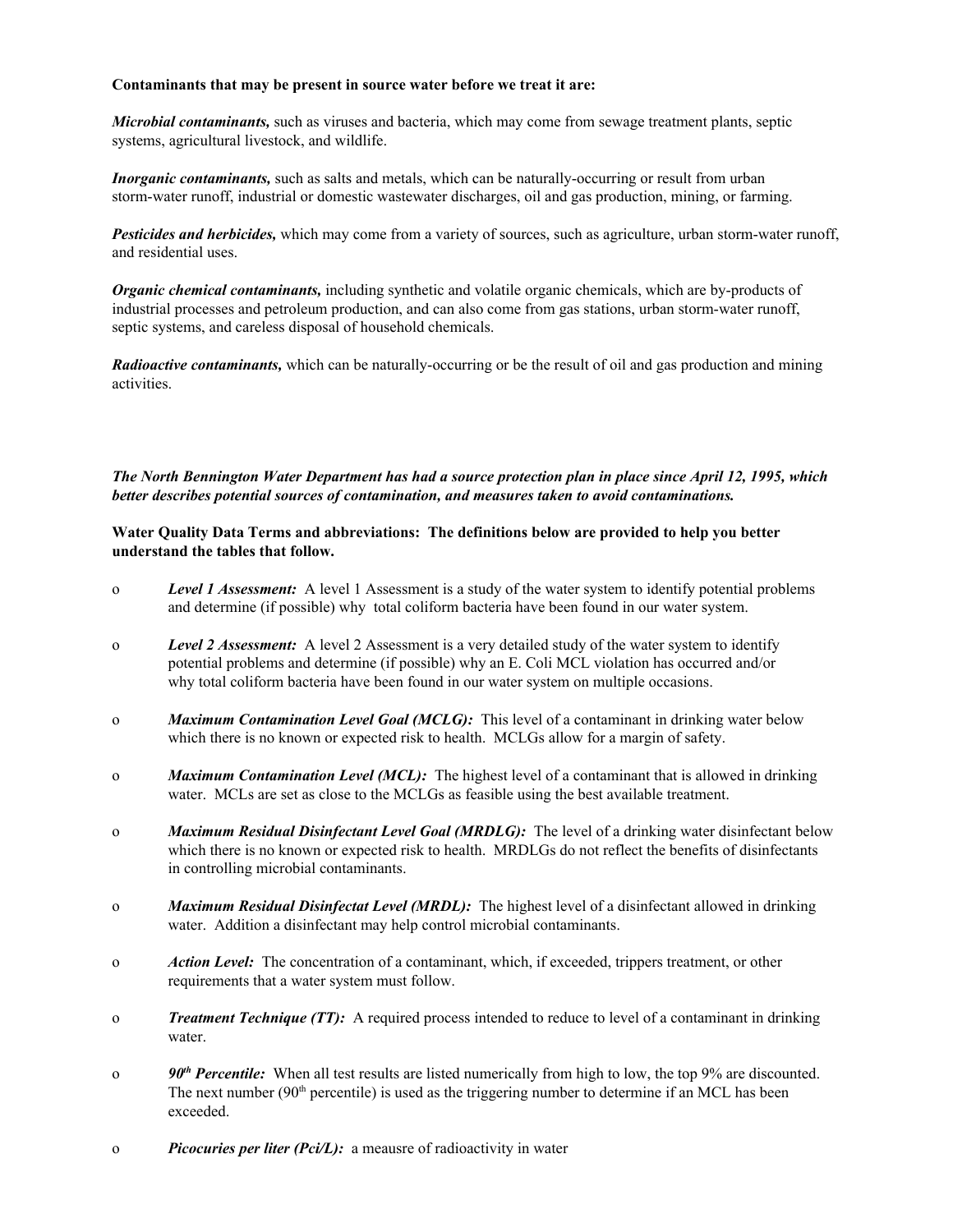- o *Nephelometric Turbidity Unit (NTU):* NTU is a measure of the clarity of water. Turbidity in excess of 6 NTU is just noticeable to the average person.
- o *Locational Running Annual Aveage (LRAA):* The average of sample analytical results for samples taken at a particular monitoring location during four consecutive calendar quarters.
- o *Running Annual Average (RAA):* The average of 4 consecutive quarters (when on quarterly monitoring); values in table represent the highest RAA for the year.
- o *N/A:* Not Applicable
- o *Parts per million (ppm) or milligrams per liter (mg/L): (one penny in ten thousand dollars).*
- o *Parts per billion (ppb) or Micrograms per liter (ug/L): (one penny in ten million dollars).*
- o *Total Coliform:* Coliforms are bacteria that are naturally present in the environment and are used as an indicator that other, potentially harmful, bacteria may be present.

#### **Analyses:**

The tables below list all the drinking water contaminants that we detected during the 2015 calendar year or before. The presence of these contaminants in the water does not necessarily indicate that the water poses a health risk.

#### LEVEL OF DETECTED CONTAMINANTS

#### Detected Contaminants: BENNINGTON COLLEGE / NORTH BENNINGTON WATER DEPT.

**Microbiological Result MCL\* MCLG Typical Source** No detected Results were found in the Calendar Year of 2016. \*As of April 1, 2016, there is no MCL for total coliform. Instead more than 1 positive monthly sample requires a treatment technique.

| <b>Disinfection</b><br>Residual | <b>RRA</b> | Range           | Unit | <b>MRDL</b> | <b>MRDLG</b> | <b>Typical</b><br><b>Source</b>             |
|---------------------------------|------------|-----------------|------|-------------|--------------|---------------------------------------------|
| Chlorine                        | 0.186      | $0.100 - 0.400$ | mg/l | 4.0         | 4.0          | Water<br>additive to<br>control<br>microbes |

| Chemical     | <b>Collection</b> | <b>Highest</b> | <b>Kange</b> | Unit | MCL | <b>MCLG</b> | Typical |
|--------------|-------------------|----------------|--------------|------|-----|-------------|---------|
| Contaminants | Date              | Value          |              |      |     |             | Source  |
| _            |                   |                |              |      |     |             |         |

No Detected Results were Found

| Chemical            | Collection | <b>Highest</b> | Range | Unit | MCL | <b>MCLG</b> | <b>Typical</b> |
|---------------------|------------|----------------|-------|------|-----|-------------|----------------|
| <b>Contaminants</b> | Date       | Value          |       |      |     |             | Source         |
| -- -                |            |                |       |      |     |             |                |

| No Detected Results were Found |
|--------------------------------|
|--------------------------------|

| <b>Disinfection</b>                    | <b>Monitoring</b> | <b>LRAA</b> | Range        | Unit | <b>MCL</b> | <b>MCLG</b> | <b>Typical</b>                                     |
|----------------------------------------|-------------------|-------------|--------------|------|------------|-------------|----------------------------------------------------|
| <b>By Products</b>                     | Period            |             |              |      |            |             | <b>Source</b>                                      |
| Total<br>Haloacetic<br>Acids<br>(HAA5) | 2016              | 32          | $6.5 - 33.5$ | ppb  | 60         | $\theta$    | By-product<br>of drinking<br>water<br>disinfection |
| Total<br>Trihalometha<br>nes (TTHM)    | 2016              | 46          | 20.7-44.8    | ppb  | 80         | $\theta$    | By-product<br>of drinking<br>water<br>disinfection |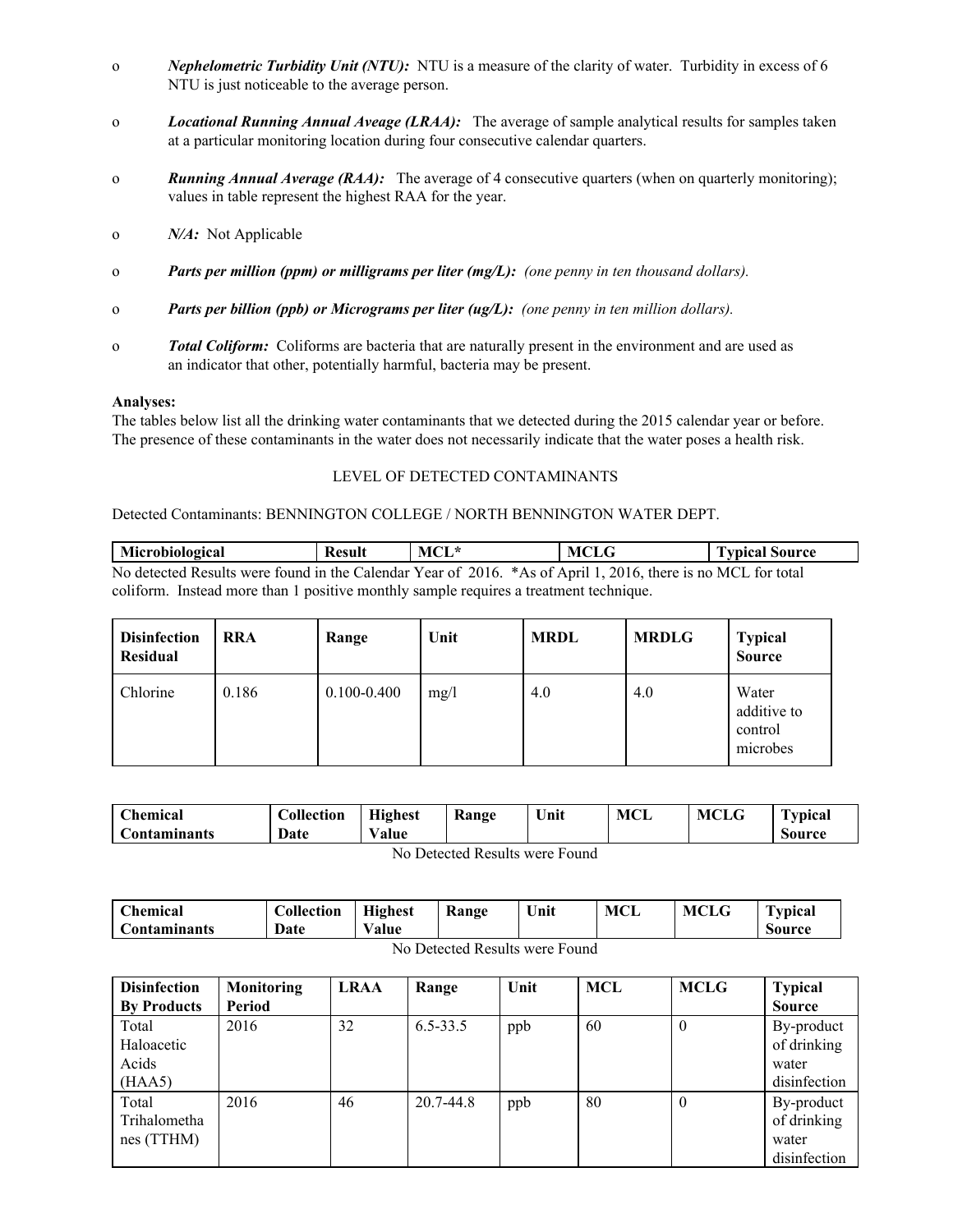#### LEAD & COPPER ACTION LEVELS

| Lead $\&$<br>Copper | Date      | 90 <sup>th</sup><br>Percentile | Range          | Unit | $AL^*$ | <b>Sites Over</b><br>AL | <b>Typical Source</b>                                                                                              |
|---------------------|-----------|--------------------------------|----------------|------|--------|-------------------------|--------------------------------------------------------------------------------------------------------------------|
| Copper,<br>Free     | 2016-2018 | 0.2                            | $0.024 - 0.33$ | ppm  | 1.3    | $\theta$                | Corrosion of household<br>plumbing systems;<br>Erosion of natural<br>deposits; Leaching from<br>wood preservatives |
| Lead                | 2016-2018 | 1.3                            | $0 - 2.1$      | ppb  | 15     | $\theta$                | Corrosion of household<br>plumbing systems;<br>Erosion of natural<br>deposits                                      |

\* The lead and copper AL (Action Level) exceedance is based on the 90th percentile concentration, not the highest detected result.

If present, elevated levels of lead can cause serious health problems, especially for pregnant women and young children. Lead in drinking water is primarily from materials and components associated with service lines and home plumbing. BENNINGTON COLLEGE is responsible for providing high quality drinking water, but cannot control the variety of materials used in plumbing components. When your water has been sitting for several hours, you can minimize the potential for lead exposure by flushing your tap for 30 seconds to 2 minutes before using water for drinking or cooking. If you are concerned about lead in your drinking water, you may wish to have your water tested. Information on lead in drinking water, testing methods, and steps you can take to minimize exposure is available from the Safe Drinking Water Hotline or at http://www.epa.gov/safewater/lead.

| <b>Chemical</b>     | <b>Collection</b> | <b>Highest</b> | Range         | Unit | MCL            | MCL            | <b>Typical Source</b>                                                                                                                       |
|---------------------|-------------------|----------------|---------------|------|----------------|----------------|---------------------------------------------------------------------------------------------------------------------------------------------|
| <b>Contaminants</b> | Date              | Value          |               |      |                | G              |                                                                                                                                             |
| NITRATE (AS N)      | 4/5/2016          | 0.4            | $0.4 - 0.4$   | ppm  | 10             | 10             | Runoff from fertilizer<br>use; Leaching from<br>Septic Tanks, sewage;<br>Erosion of natural<br>deposit                                      |
| <b>BARIUM</b>       | 07/09/2012        | 0.017          | 0.017-0.017   | ppm  | $\overline{2}$ | $\overline{c}$ | Discharge of drilling<br>wastes: Discharge from<br>metal refineries;<br>Erosion of natural<br>deposits                                      |
| <b>FLOURIDE</b>     | 07/09/2012        | 0.12           | $0.12 - 0.12$ | ppm  | $\overline{4}$ | 4              | Erosion of natural<br>deposits; Water<br>additive which<br>promotes strong teeth;<br>Discharge from<br>fertilizer and aluminum<br>factories |

The following table lists contaminants detected by North Bennington Water Department.

#### **Violation(s) that Occurred during the year:**

We are required to monitor your drinking water for specific contaminants on a regular basis. Results of regular monitoring are an indicator of whether or not our drinking water meets health standards. The below table lists any drinking water violations we incurred during 2016. A failure to perform required monitoring means we cannot be sure of the quality of our water during that time.

| <b>Type</b>                                         | Category | Analyte | <b>Compliance Period</b> |
|-----------------------------------------------------|----------|---------|--------------------------|
| No violations occurred in the<br>calendar year 2016 |          |         |                          |